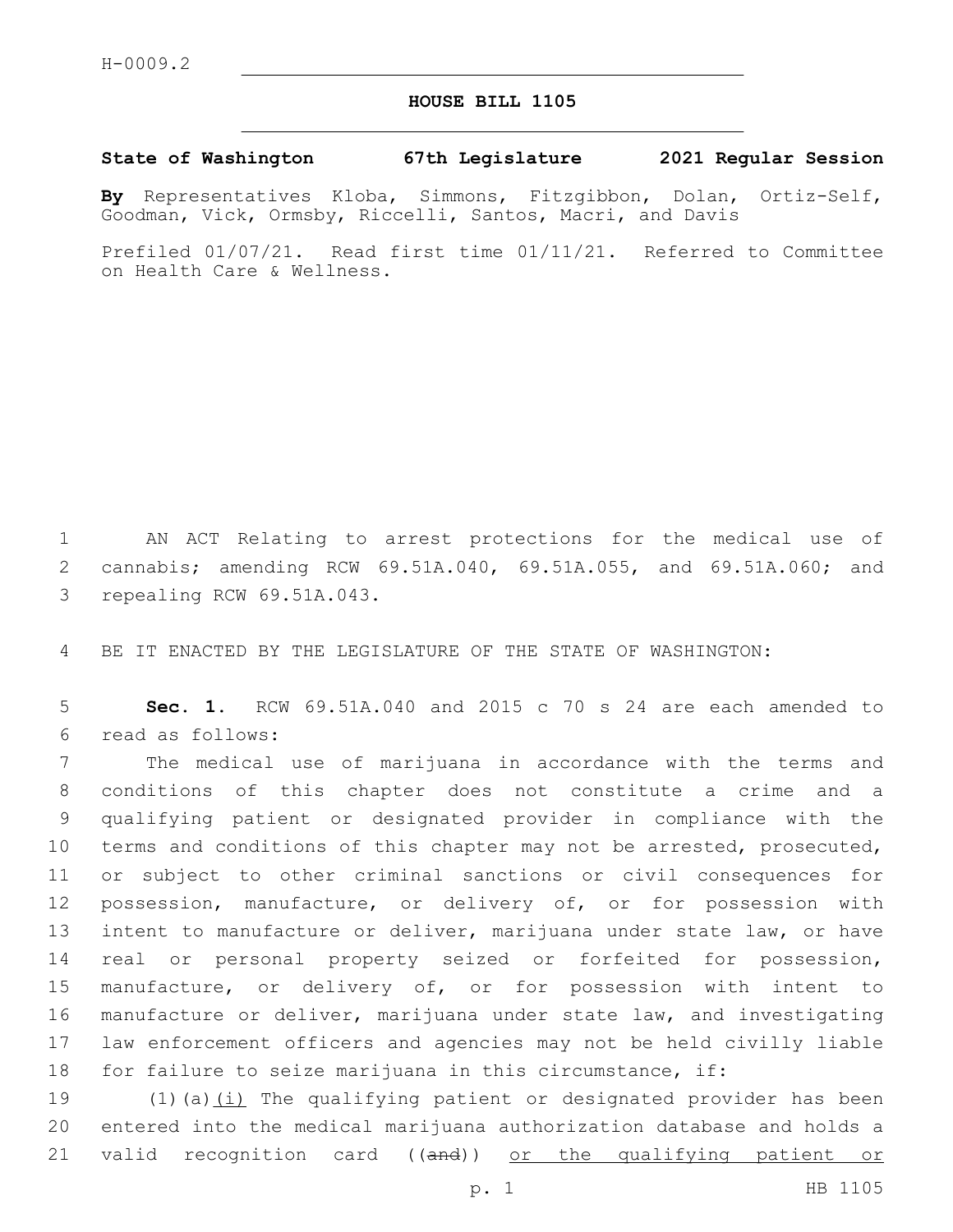designated provider holds a valid authorization if the qualifying patient or designated provider has not been entered into the medical marijuana authorization database and has not been issued a recognition card, and the qualifying patient or designated provider possesses no more than the amount of marijuana concentrates, useable marijuana, plants, or marijuana-infused products authorized under RCW 69.51A.210.7

 (ii) If a person is both a qualifying patient and a designated provider for another qualifying patient, the person may possess no more than twice the amounts described in RCW 69.51A.210 for the qualifying patient and designated provider, whether the plants, marijuana concentrates, useable marijuana, or marijuana-infused products are possessed individually or in combination between the 14 qualifying patient and his or her designated provider. However, in 15 accordance with RCW 69.51A.260, no more than fifteen plants may be grown or located in any one housing unit other than a cooperative 17 established pursuant to RCW 69.51A.250;

18 (b) The qualifying patient or designated provider presents his or 19 her recognition card or, if the qualifying patient or designated 20 provider does not have a recognition card, then his or her 21 authorization, to any law enforcement officer who questions the 22 patient or provider regarding his or her medical use of marijuana;

23 (c) The qualifying patient or designated provider keeps a copy of 24 his or her recognition card ((and)) if the qualifying patient or 25 designated provider has a recognition card, or keeps a copy of his or 26 her authorization if the qualifying patient or designated provider 27 does not have a recognition card, and keeps a copy of the qualifying 28 patient or designated provider's contact information posted 29 prominently next to any plants, marijuana concentrates, marijuana-30 infused products, or useable marijuana located at his or her 31 residence;

32 (d) The investigating law enforcement officer does not possess 33 evidence that:

34 (i) The designated provider has converted marijuana produced or 35 obtained for the qualifying patient for his or her own personal use 36 or benefit; or

37 (ii) The qualifying patient sold, donated, or supplied marijuana 38 to another person; and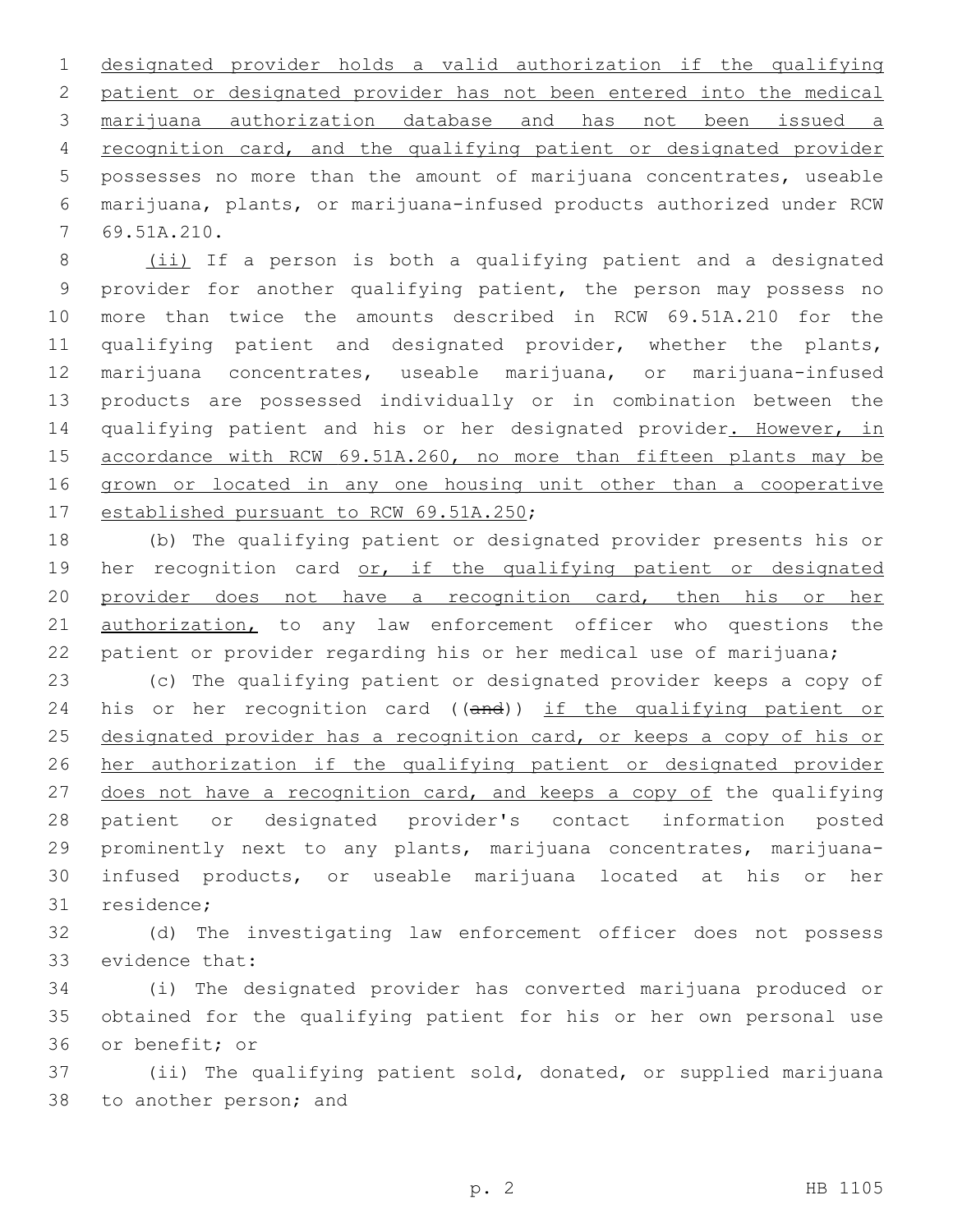(e) The designated provider has not served as a designated provider to more than one qualifying patient within a fifteen-day 3 period; or

 (2) The qualifying patient or designated provider participates in 5 a cooperative as provided in RCW 69.51A.250.

 **Sec. 2.** RCW 69.51A.055 and 2015 c 70 s 30 are each amended to 7 read as follows:

 (1)(a) The arrest and prosecution protections established in RCW 69.51A.040 may not be asserted in a supervision revocation or violation hearing by a person who is supervised by a corrections agency or department, including local governments or jails, that has determined that the terms of this section are inconsistent with and 13 contrary to his or her supervision.

 (b) The affirmative ((defenses)) defense established in RCW 15 ((69.51A.043 and)) 69.51A.045 may not be asserted in a supervision revocation or violation hearing by a person who is supervised by a corrections agency or department, including local governments or jails, that has determined that the terms of this section are inconsistent with and contrary to his or her supervision.

 (2) RCW 69.51A.040 does not apply to a person who is supervised for a criminal conviction by a corrections agency or department, including local governments or jails, that has determined that the terms of this chapter are inconsistent with and contrary to his or 24 her supervision.

 **Sec. 3.** RCW 69.51A.060 and 2019 c 204 s 3 are each amended to 26 read as follows:

 (1) It shall be a class 3 civil infraction to use or display medical marijuana in a manner or place which is open to the view of 29 the general public.

 (2) Nothing in this chapter establishes a right of care as a covered benefit or requires any state purchased health care as defined in RCW 41.05.011 or other health carrier or health plan as defined in Title 48 RCW to be liable for any claim for reimbursement for the medical use of marijuana. Such entities may enact coverage or noncoverage criteria or related policies for payment or nonpayment of 36 medical marijuana in their sole discretion.

 (3) Nothing in this chapter requires any health care professional to authorize the medical use of marijuana for a patient.